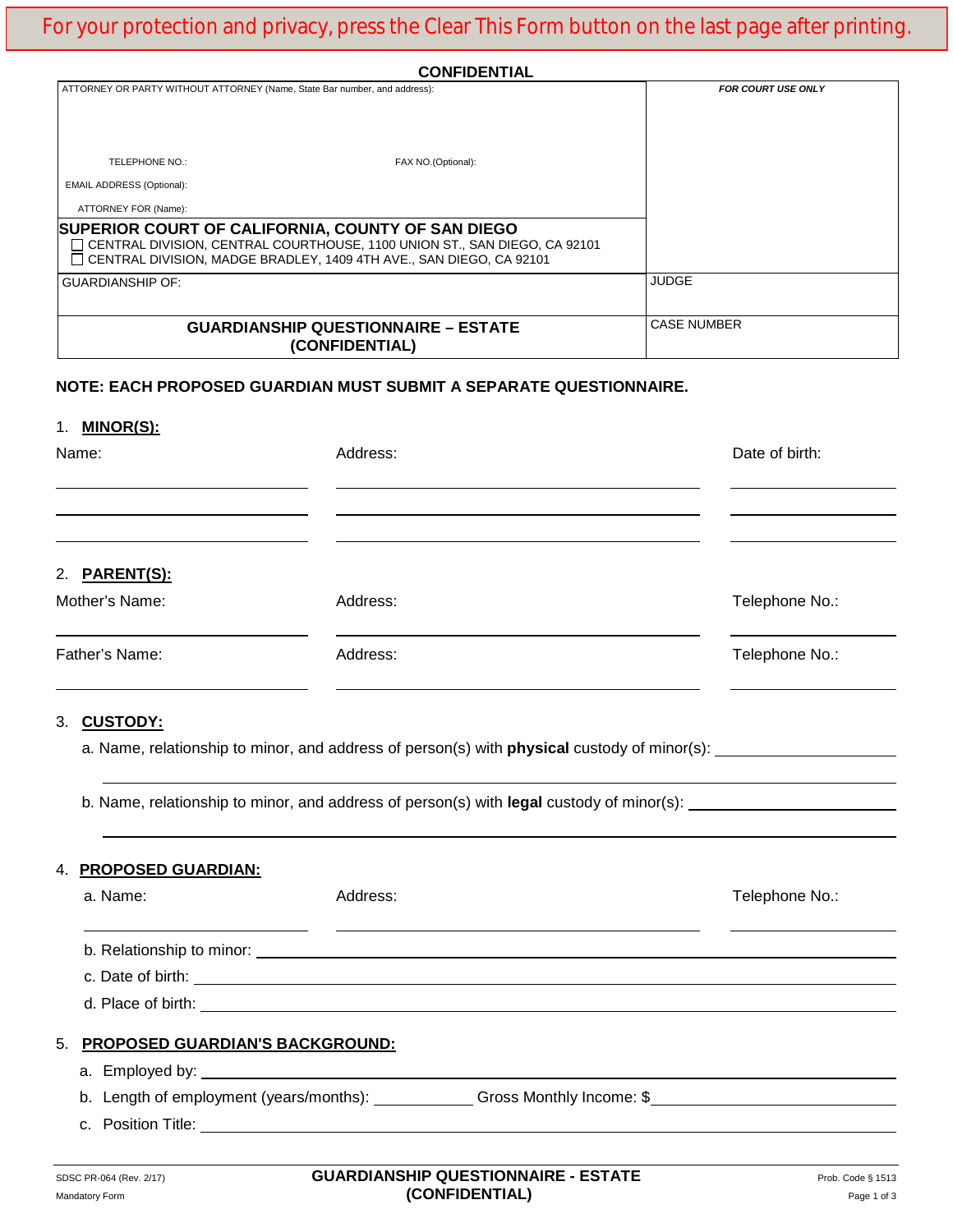| f. |                                                           |                                                                                                                                                                                                                                                                                                                                                                                                                                                                 |                                               |                                                                                                                                                                                                                                |  |
|----|-----------------------------------------------------------|-----------------------------------------------------------------------------------------------------------------------------------------------------------------------------------------------------------------------------------------------------------------------------------------------------------------------------------------------------------------------------------------------------------------------------------------------------------------|-----------------------------------------------|--------------------------------------------------------------------------------------------------------------------------------------------------------------------------------------------------------------------------------|--|
| q. |                                                           |                                                                                                                                                                                                                                                                                                                                                                                                                                                                 |                                               |                                                                                                                                                                                                                                |  |
|    | Is proposed guardian a U.S. citizen? $\Box$ YES $\Box$ NO |                                                                                                                                                                                                                                                                                                                                                                                                                                                                 |                                               |                                                                                                                                                                                                                                |  |
|    |                                                           |                                                                                                                                                                                                                                                                                                                                                                                                                                                                 |                                               |                                                                                                                                                                                                                                |  |
|    |                                                           | 6. PROPOSED GUARDIAN'S FINANCIAL HISTORY                                                                                                                                                                                                                                                                                                                                                                                                                        |                                               |                                                                                                                                                                                                                                |  |
|    |                                                           |                                                                                                                                                                                                                                                                                                                                                                                                                                                                 |                                               |                                                                                                                                                                                                                                |  |
|    |                                                           |                                                                                                                                                                                                                                                                                                                                                                                                                                                                 |                                               |                                                                                                                                                                                                                                |  |
|    |                                                           |                                                                                                                                                                                                                                                                                                                                                                                                                                                                 |                                               |                                                                                                                                                                                                                                |  |
|    |                                                           | Continued on attachment 6b.                                                                                                                                                                                                                                                                                                                                                                                                                                     |                                               |                                                                                                                                                                                                                                |  |
|    |                                                           |                                                                                                                                                                                                                                                                                                                                                                                                                                                                 |                                               | c. Income other than salary (include sources): example and the same control of the same control of the same control of the same control of the same control of the same control of the same control of the same control of the |  |
|    |                                                           |                                                                                                                                                                                                                                                                                                                                                                                                                                                                 |                                               |                                                                                                                                                                                                                                |  |
|    |                                                           |                                                                                                                                                                                                                                                                                                                                                                                                                                                                 |                                               |                                                                                                                                                                                                                                |  |
|    | Continued on attachment 6c.                               |                                                                                                                                                                                                                                                                                                                                                                                                                                                                 |                                               |                                                                                                                                                                                                                                |  |
|    |                                                           | d. Current liabilities. List each account and liability amount (e.g. credit card debt, loans, contracts):                                                                                                                                                                                                                                                                                                                                                       |                                               |                                                                                                                                                                                                                                |  |
|    | Account:                                                  | Amount:                                                                                                                                                                                                                                                                                                                                                                                                                                                         | Account:                                      | Amount:                                                                                                                                                                                                                        |  |
|    |                                                           | $1) \begin{tabular}{@{}c@{}} \hline \multicolumn{3}{c }{\textbf{1}} & \multicolumn{3}{c }{\textbf{1}} \\ \multicolumn{3}{c }{\textbf{2}} & \multicolumn{3}{c }{\textbf{3}} \\ \multicolumn{3}{c }{\textbf{4}} & \multicolumn{3}{c }{\textbf{5}} \\ \multicolumn{3}{c }{\textbf{5}} & \multicolumn{3}{c }{\textbf{6}} \\ \multicolumn{3}{c }{\textbf{6}} & \multicolumn{3}{c }{\textbf{6}} \\ \multicolumn{3}{c }{\textbf{7}} & \multicolumn{3}{c }{\textbf{8}}$ |                                               | $\frac{1}{2}$                                                                                                                                                                                                                  |  |
|    |                                                           |                                                                                                                                                                                                                                                                                                                                                                                                                                                                 |                                               | $\frac{1}{2}$                                                                                                                                                                                                                  |  |
|    |                                                           |                                                                                                                                                                                                                                                                                                                                                                                                                                                                 | $6) \qquad \qquad \overbrace{\qquad \qquad }$ |                                                                                                                                                                                                                                |  |
|    |                                                           | Continued on attachment 6d.                                                                                                                                                                                                                                                                                                                                                                                                                                     |                                               |                                                                                                                                                                                                                                |  |
|    |                                                           | e. Are any of the accounts for the liabilities listed above in a delinquent status: $\Box$ YES $\Box$ NO                                                                                                                                                                                                                                                                                                                                                        |                                               |                                                                                                                                                                                                                                |  |
|    |                                                           |                                                                                                                                                                                                                                                                                                                                                                                                                                                                 |                                               |                                                                                                                                                                                                                                |  |
|    |                                                           |                                                                                                                                                                                                                                                                                                                                                                                                                                                                 |                                               |                                                                                                                                                                                                                                |  |
|    |                                                           |                                                                                                                                                                                                                                                                                                                                                                                                                                                                 |                                               |                                                                                                                                                                                                                                |  |
|    |                                                           | Continued on attachment 6e.                                                                                                                                                                                                                                                                                                                                                                                                                                     |                                               |                                                                                                                                                                                                                                |  |
|    |                                                           | f. Have you ever filed bankruptcy? $\Box$ YES $\Box$ NO                                                                                                                                                                                                                                                                                                                                                                                                         |                                               |                                                                                                                                                                                                                                |  |
|    |                                                           |                                                                                                                                                                                                                                                                                                                                                                                                                                                                 |                                               |                                                                                                                                                                                                                                |  |
|    |                                                           |                                                                                                                                                                                                                                                                                                                                                                                                                                                                 |                                               |                                                                                                                                                                                                                                |  |
|    |                                                           |                                                                                                                                                                                                                                                                                                                                                                                                                                                                 |                                               |                                                                                                                                                                                                                                |  |
|    |                                                           | Continued on attachment 6f.                                                                                                                                                                                                                                                                                                                                                                                                                                     |                                               |                                                                                                                                                                                                                                |  |
| g. |                                                           | Have you ever been convicted of fraud, embezzlement or any other felony involving financial matters?                                                                                                                                                                                                                                                                                                                                                            |                                               |                                                                                                                                                                                                                                |  |
|    | $\Box$ yes $\Box$ no                                      |                                                                                                                                                                                                                                                                                                                                                                                                                                                                 |                                               |                                                                                                                                                                                                                                |  |
|    |                                                           | Continued on attachment 6g.                                                                                                                                                                                                                                                                                                                                                                                                                                     |                                               |                                                                                                                                                                                                                                |  |
|    |                                                           | h. Are you indebted to the minor or do you have a claim against the estate of the minor? $\Box$ YES $\Box$ NO                                                                                                                                                                                                                                                                                                                                                   |                                               |                                                                                                                                                                                                                                |  |
|    |                                                           |                                                                                                                                                                                                                                                                                                                                                                                                                                                                 |                                               |                                                                                                                                                                                                                                |  |
|    |                                                           |                                                                                                                                                                                                                                                                                                                                                                                                                                                                 |                                               |                                                                                                                                                                                                                                |  |
|    |                                                           | Continued on attachment 6h.                                                                                                                                                                                                                                                                                                                                                                                                                                     |                                               |                                                                                                                                                                                                                                |  |
|    |                                                           |                                                                                                                                                                                                                                                                                                                                                                                                                                                                 |                                               |                                                                                                                                                                                                                                |  |